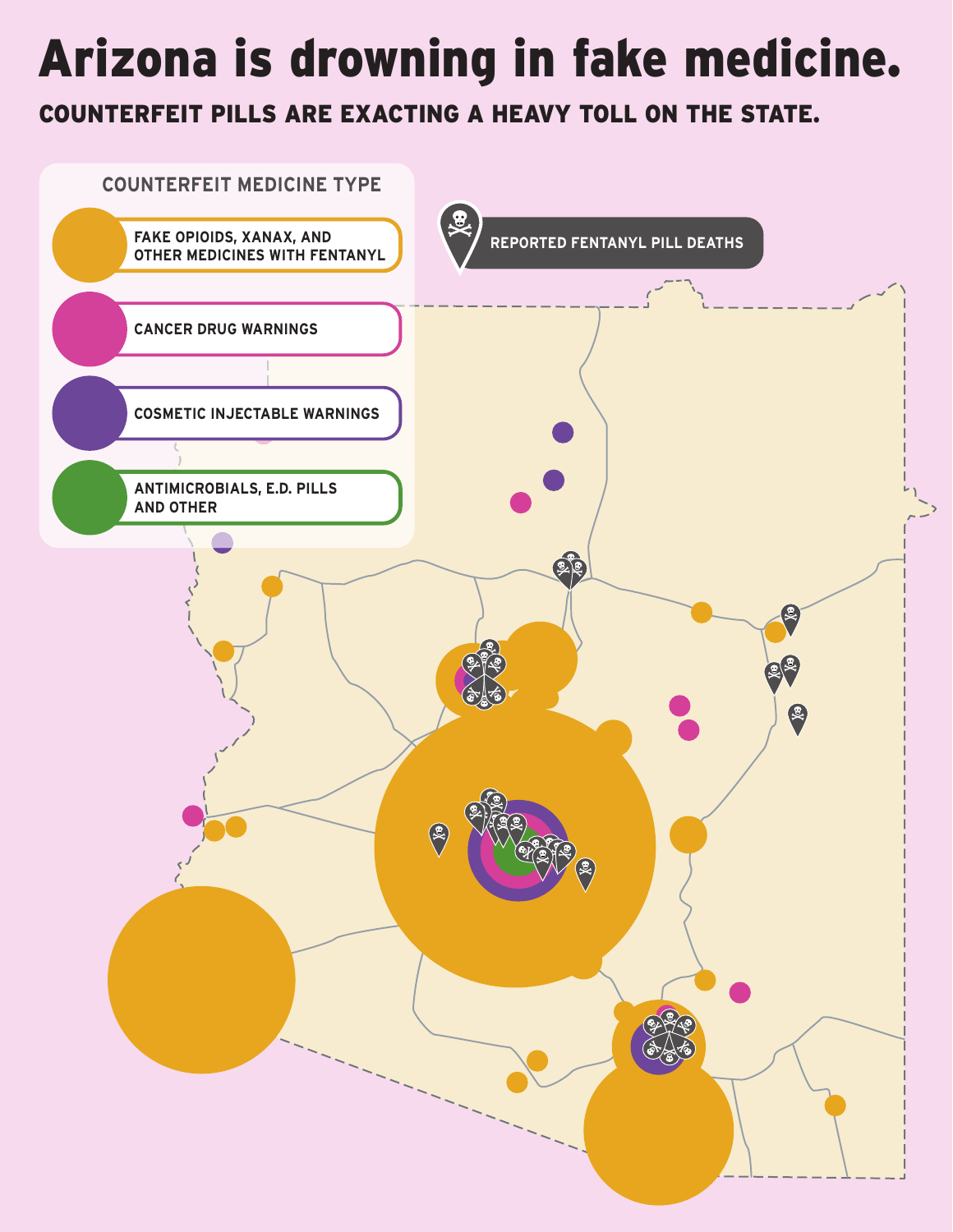# **ARIZONA IS DROWNING IN FAKE MEDICINE.**

### **COUNTERFEIT PILLS ARE EXACTING A HEAVY TOLL ON THE STATE.**

When the Drug Enforcement Administration issued a public safety alert about counterfeit pills made with fentanyl and other dangerous ingredients in October 2021, Arizona must have been foremost in their mind. **The agency's Phoenix Field Division seized three million pills in August 2021 alone**—half of what they had seized in all of 2020. **That same month**, **fentanyl overdoses became the leading cause of death of Pima County residents 19 and younger—many of them from counterfeit pills.** Since 2015, when counterfeit Xanax and opioid painkillers emerged as a threat in many parts of the U.S., the media has reported counterfeit pill deaths in 15 Arizona cities, large and small. As early as March 2017, at least 32 people in Maricopa County had already died of fentanyl poisoning because of the pills.

In addition to these tremendous losses, unregulated prescription drugs—counterfeit Avastin, fake Botox, and black-market osteoporosis drugs, among others, have made their way into Arizona's doctors' offices. **Between 2012 and 2016, 107** different medical practices in Arizona were among more than 3,000 nationwide that were implicated in various black**market supply chains associated with counterfeit cancer treatments and other therapies.**

Between 2014 and 2016, authorities shut down 23 yerberias in Phoenix, Chandler, and Mesa that were selling counterfeit medicine which contained chemicals such as arsenic, boric acid and industrial solvents. Drugs purchased at some yerberias have caused kidney failure, developmental defects, and death.

The only way to protect Americans from these dangers is to protect and strengthen the closed U.S. supply chain, which holds drug manufacturers accountable for safety regulations.

*To see a list of counterfeit drug incidents in Arizona between 2010 and 2018, please consult our 2018 Infosheet.*

#### **FOOTNOTES**

- 1. "Sharp Increase in Fake Prescription Pills Containing Fentanyl and Meth," DEA Public Safety Alert, September 27, 2021, bit.ly/3BnZna6.
- 2. Colleen Sikokra, "3 Million Fentanyl Pills Seized in Arizona by DEA in August," *12 News*, August 28, 2021, bit.ly/3BBEszM.
- 3. Mary Coleman, "Fentanyl Overdoses Become Leading Cause of Death Among Youth in Pima County," *KOLD*, August 19, 2021, bit.ly/3BqTU2b.
- 4. See footnotes for the map, above.
- 5. "32 Deaths in Metro Phoenix Attributed to Fake Oxy Pills," *Phoenix 3TV/CBS 5*, March 21, 2017, http://bit.ly/2YzjhzG (cached at the Internet archive).
- 6. "FDA Issues Letters to Doctors…," http://bit.ly/2DqFh4c; "Historical Information: FDA Issues Letters to Doctors…," http://bit.ly/2rkvR5s.
- 7. Adrian Hedden, "Police warn...," http://bit.ly/2F1KJb2.

© October 2021

#### **FENTANYL PILL SEIZURES**

**ACROSANTI:** Brooke Miller, "Man Arrested on Suspicion of Possessing 500 Fentanyl Pills, 10 Pounds Of Meth In Yavapai County," *Arizona Republic*, Feb 28, 2019, bit.ly/2MJImjW.

**AMADO:** "Border Patrol K-9 Helps Detect Fentanyl Pills at Checkpoint," U.S. Customs and Border Protection (CBP), Dec 3, 2020, bit.ly/3hdq8WL. "Nearly 20 Pounds of Fentanyl Seized at Checkpoint," *KOLD*, Sept 18, 2020, bit.ly/38XyPj7. Fernie Ortiz, "Teen Straps Fentanyl Pills to His Thighs, CBP Says," Border *Report*, Jan 28, 2020, bit.ly/3hawqq3. "2 Phoenix Women Arrested with Fentanyl at I-19 Checkpoint Near Amado," *Tucson.com*, January 10, 2018, bit.ly/2DDPFFV.

**BLYTHE:** James Gilbert, "Agents Seize Meth, Fentanyl Pills at Checkpoints," The Yuma Sun, July 9, 2018, bit.ly/2YrndlG.

**BUCKEYE:** "Buckeye Police Seize About 15,000 Fentanyl Pills During Busts," *KTAR*, Jan 25, 2020, bit.ly/3yYRQN1.

**CASA GRANDE:** Kenneth Wong, "PCSO: Nearly \$1.8m Worth of Meth, Heroin and Fentanyl Seized During Traffic Stop," *Fox 10*, Oct 6, 2020, bit.ly/3DZc9xq. "Pinal County Sheriff's Office Makes Big Fentanyl Bust in Casa Grande," *Arizona's Family*, Feb 4, 2020, bit.ly/3lcT0j8.

**COCHISE COUNTY:** Danyelle Khmara, "16 Arrested in Long Undercover Investigation Across Pima, Cochise Counties," *Arizona Daily Star*, January 10, 2019, bit.ly/2YvviWz.

**CORDES JUNCTION:** Jessica Goodman, "K9 Found \$1 Million Worth of Meth, Fentanyl Pills Found in Car Hauler in Yavapai County," *Arizona's Family*, Jul 12, 2021, bit.ly/2WENP3e. "10,000 Fentanyl Pills Found During Traffic Stop near Camp Verde, 2 Arrests Made," *Arizona's Family*, Dec 9, 2020, bit.ly/3DXPpOa. "Ohio Woman Arrested in Arizona with Hundreds of Pounds of Marijuana, Thousands of Fentanyl Pills, Cocaine," *WAVY*, Dec 3, 2020, bit.ly/3E8GDNJ.

**CORDES LAKES:** "Parents Arrested After Deputies Find 52,000 Fentanyl Pills Hidden in Child Car Seat," *Arizona's Family*, Mar 29, 2021, bit.ly/3DNFlqY. "Recent Incidents overview—K9 Investigations And Arrests Fentanyl And Cocaine Seized And Removed From The Local Drug Economy," Media Release, Yavapai County Sheriff's Office, November 22, 2017, bit.ly/2M6Kp2d.

**COTTONWOOD:** "YCSO: Guns, More Than 100 Fentanyl Pills Seized in Cottonwood Search Warrant," *ABC 15*, Nov 16, 2020, bit.ly/3lmFcCL. Jason Brooks, "Police: Two Men Arrested with More Than \$200K in Fentanyl, Meth," *The Verde Independent*, Oct 29, 2020, bit.ly/3DY1dQD. "More Than 15,000 Fentanyl Pills Seized Near Cottonwood After Police K9 Alerts Officers," The *Daily Courier*, Aug 27, 2020, bit.ly/3tox7Rx. Bil Helm, "2 Alleged Fentanyl Dealers Arrested with 178 Pills in Church Parking Lot," The Daily Courier, Aug 3, 2020, bit.ly/3DZ7RWF. Jason Brooks, "PANT Investigation Leads to Three Arrests, 259 Fentanyl Pills in Cottonwood," The Verde Independent, Jun 24, 2020, bit.ly/3DZUupm. "Cottonwood Man Arrested in Narcotics Case," *KNAU*, Apr 17, 2020, bit.ly/3neWuUB.

**DEWEY:** "YCSO: Man, Woman Pulled Over with Hundreds of Fentanyl Pills," *Fox 10*, Dec 1, 2020, bit.ly/3l57OQB.

**EL MIRAGE:** Cydeni Carter, "Over 5,000 Pills Believed to Be Fentanyl Found Inside Glow Worm Toy Bought in El Mirage Thrift Store," *ABC 15*, Feb 20, 2021, bit.ly/2WTvVtt.

**ELOY:** "Deputy Finds Fentanyl and Meth in Fire Extinguisher During Pinal Co. Traffic Stop," Arizona's Family, Oct 21, 2020, bit.ly/3neNRJR. "Eloy Man Indicted on 12 Counts of Selling Narcotics in CG," *Pinal Central*, April 8, 2019, bit.ly/2MEcJIN. "Yuma Couple Found with \$90,000 Worth of Fentanyl Near Eloy, PCSO Says," *12 News*, March 5, 2019, bit.ly/2MM9G15.

**GILA COUNTY:** Peter Valencia, "Woman Arrested in Connection with \$1.5M Fentanyl Drug Bust," *News Channel 3*, Jul 30, 2021, bit.ly/3DD6wF0.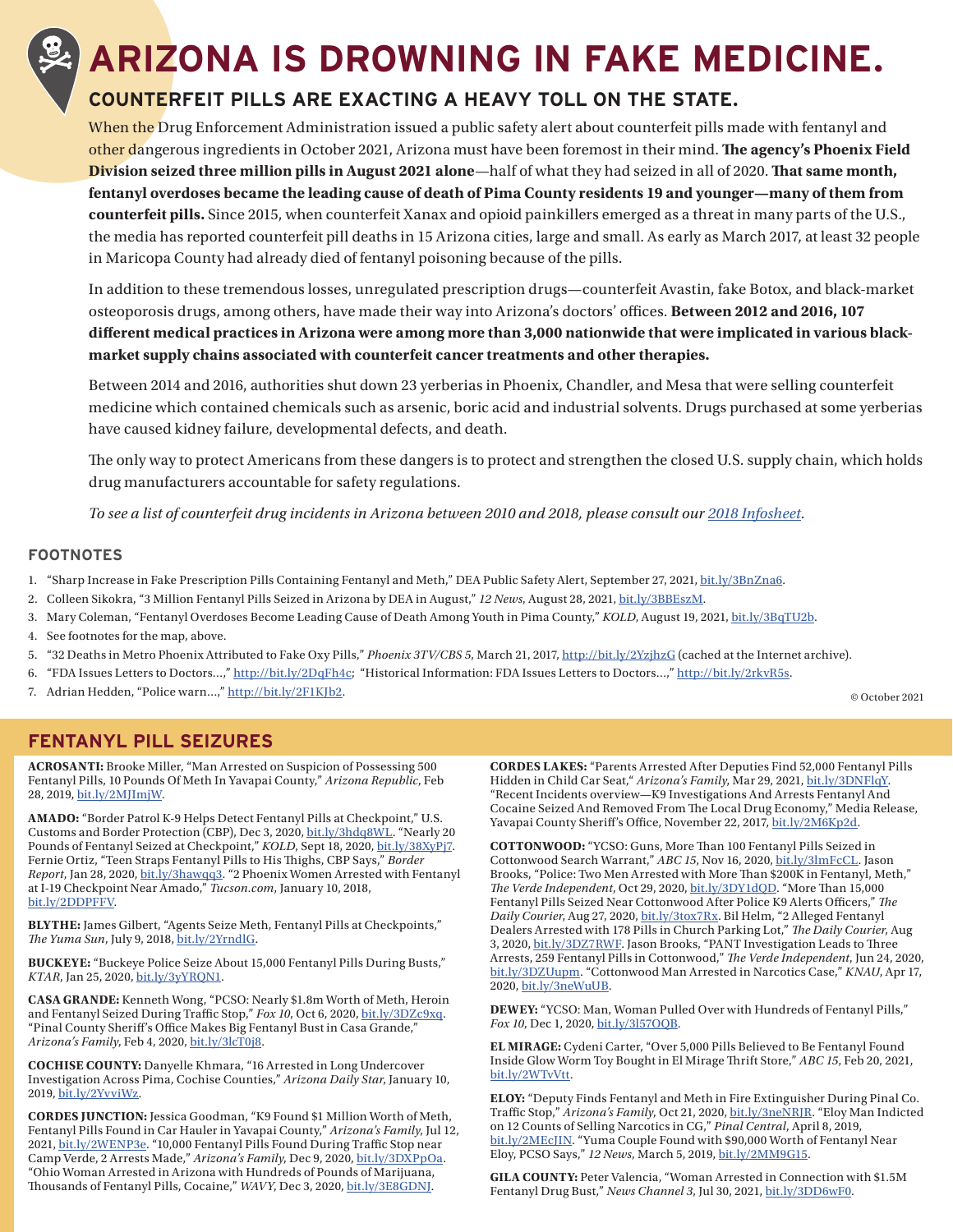**GILA RIVER RESERVATION: "Feds Seize Thousands of Fentanyl Pills in** Arizona Indian Country," *AP News*, May 31, 2018, bit.ly/2MK1YVs.

**GLENDALE:** "Glendale Police Arrest Man with 2,000 Fentanyl Pills," Glendale Star, Sept 27, 2019, bit.ly/3no7mQp. Criminal Complaint, 2:19-cr-00329-DLR, U.S. District Court, District of Arizona, March 5, 2019, bit.ly/2YzVRK8.

**GLOBE:** "GPD Seizes Large Quantity of Fentanyl," *Arizona Silver Belt*, Oct 6, 2020, bit.ly/3BTToJT.

**HOLBROOK:** "158 Pounds of Meth, 3000 Fentanyl Pills Found in Holbrook Car," *Arizona Daily Sun*, November 2, 2018, bit.ly/2YrfbJy.

KINGMAN: Dave Hawkins, "\$477k Worth of Drugs Seized in Traffic Stop," *Mohave Valley Daily News*, Jun 4, 2019, bit.ly/3lxZvy0.

LA PAZ COUNTY: John Gutekunst, "Traffic Stop Leads to Discovery of Illegal Drugs," *Parker Pioneer*, Aug 17, 2021, bit.ly/3Bz8ILP.

**MARANA:** "Arizona State Troopers Seize over \$6 Million in Illegal Drugs in Two Traffic Stops," The Bee News, May 27, 2021, bit.ly/2WGpERY.

**MESA:** "Brothers Charged After Stolen Gun, Fentanyl & Meth Found During Mesa Traffic Stop, DPS Says," Arizona's Family, Apr 1, 2021, bit.ly/3BC467w. "6 Mesa Residents Nabbed in Counterfeit Pills Bust," *East Valley Tribune*, March 11, 2019, bit.ly/2MNgcF3.

PAYSON: Bob D'Angelo, "3 Men Arrested After Arizona Traffic Stops Yield \$3.75M in Fentanyl Pills," *KIRO 7*, Feb 12, 2021, bit.ly/3uHcP5T. "Traffic Stop Leads to Drug Bust," *Arizona Silver Belt*, Apr 7, 2020, bit.ly/3hauii3.

PHOENIX: "DPS Arrest Three Accused of Trafficking Large Amounts of Meth, Fentanyl," *Arizona's Family*, Aug 24, 2021, bit.ly/3mUS9pq. "DPS Recovers 100,000 Fentanyl Pills in Phoenix," *12 News*, Aug 4, 2021, bit.ly/3Bt6Ioi. David Baker, "Phoenix Police, DEA Seize 4,500+ Fentanyl Pills, 22 lbs of Fentanyl Powder," *Arizona's Family*, Jul 20, 2021, bit.ly/3mRUjX5. "PD: Mom Arrested After 9-month-old Overdoses on Fentanyl," *ABC 15*, Apr 27, 2021, bit.ly/3BxDLHR. Jessica Goodman, "Police Find 11 Lbs of Meth Covered in Mustard and 53,000 Fentanyl Pills," *Arizona's Family*, Mar 30, 2021, bit.ly/3kLWGYL. Jessica Goodman, "Phoenix PD Arrest Man Found with 269 Fentanyl Pills and 40 Grams of Meth," *Arizona's Family*, Mar 27, 2021, bit.ly/3n1fuWB. "Substantial Prison Term Imposed for Fentanyl Distributors," U.S. Department of Justice (DOJ), Mar 18, 2021, bit.ly/3h13WyM. Bob D'Angelo, "3 Brothers Arrested After Officials Find 9,000 Fentanyl Pills in Phoenix Home," *Action News Jax*, Mar 10, 2021, bit.ly/3mWgFGW. David Baker, "3 Arrested After 30,000 Fentanyl Pills Found Inside Car in Phoenix," *Arizona's Family*, Sept 1, 2020, bit.ly/3jUA7ly. "Arizona Border Patrol Agent Accused of Trafficking Cocaine, Heroin and Fentanyl," *13 News Now*, Aug 10, 2020, bit.ly/3BNTFxU. Alana Minkler, "ICE Seizes More Than \$1 Million Worth of Drugs, Arrests 4 in Massive Phoenix Bust," *Arizona Republic*, Aug 3, 2020,

bit.ly/3l98Yui. "Ports and Border: Heroin and Fentanyl Found in Truck Engine," Nogales International, May 5, 2020, bit.ly/3l9yTC6. Hollie Silverman, "137,000 Fentanyl Pills and Other Drugs Seized After Police Stopped a Man in Phoenix," *CBS 58*, Feb 2, 2020, bit.ly/3l1mOiq. "Feds, Arizona Agencies Seize 170,000 Fentanyl Pills in Bust," *KGUN 9*, Jan 25, 2020, bit.ly/3iV9bBh. Joe Enea, "PD: 5,000 Fentanyl Pills Found in Central Phoenix Home," *ABC 15*, Jan 15, 2020, bit.ly/3BVH4c3. Joe Enea, "3 Men Charged for Selling 15,000 Fentanyl Pill Bust in West Phoenix," *ABC 15*, Dec 18, 2019, bit.ly/3BRo7XY. --- "PD: Heroin, Fentanyl Found in Phoenix Airport Passenger's Luggage During Bomb Scare," *Denver 7*, Jun 11, 2019, bit.ly/2MHeXHi. --- "Police: Phoenix Woman Caught Selling 5,000 Fentanyl Pills," *ABC 15*, Jun 5, 2019, bit.ly/2MOcISm. --- "PD: 15,000 Fentanyl Pills Seized in West Phoenix Motel," *ABC 15*, Mar 15, 2019, bit.ly/2MJG18K. Samie J. Gebers, "Two Men with 1,500 Fentanyl Pills Arrested in Phoenix," *Arizona's Family*, Jan 29, 2019, bit.ly/2YrIsUx. "Prison for Arizona Man with Opioid Pills Laced with Fentanyl," *U.S. News and World Report*, Feb 7, 2019, bit.ly/2Yz1N6w. "2 Men Arrested on Suspicion of Selling Fentanyl in Phoenix Area," Arizona Republic, May 22, 2018, bit.ly/3FHe7mT. Whitney Clark, "Counterfeit Pills with Carfentanil Seized in the Phoenix Area," *KGUN 9*, May 17, 2018, bit.ly/2MOCTs6. BrieAnna J. Frank, "Man Accused of Selling Fake Oxycodone Laced with Highly Toxic Fentanyl," *Arizona Republic*, Sept 6, 2017, bit.ly/2BjwlZv.

**PINAL COUNTY:** Stephanie Bennett, "Fentanyl Seizures Escalate in Pinal County as Death Toll from Accidental Drug Overdoses Rise," *Fox 10*, Sept 29, 2021, bit.ly/3oW9S15.

**PIMA COUNTY:** Danyelle Khmara, "16 Arrested in Long Undercover Investigation Across Pima, Cochise Counties," *Arizona Daily Star*, January 10, 2019, bit.ly/2YvviWz. Sam Radwany, "PCSD Finds 5,000 Suspected Fentanyl Pills During Traffic Stop," *KGUN 9*, June 6, 2019, bit.ly/2MNbVkZ.

**PORT OF NOGALES:** "Court Briefs: Woman Gets 3.5 Years for Smuggling Fentanyl at Port," *Nogales International*, Jul 6, 2021, bit.ly/3DD8cOI. "Detention Officer Recognized for Preventing Inmate Overdose," *Nogales International*, Jun 24, 2021, bit.ly/3DFmNcj. "CBP Officers Seize \$14.3 Million of Hard Drugs, Weapons, Ammunition and Arrest a Man Wanted for Murder," CBP, Feb 16, 2021, bit.ly/3sKKpGx. "CBP Officers at the Port of Nogales Seize Over 103

Pounds of Heroin and Fentanyl Pills," CBP, Sept 24, 2020, bit.ly/3ndQw6w. "Nogales CBP Officers Intercept Narcotics Concealed in Boxes of Floor Tile," CBP, Sept 9, 2020, bit.ly/2WVIgwV. "CBP Officers at the Port of Nogales Seize \$1 Million Worth of Drugs," CBP, Sept 2, 2020, bit.ly/3jUxa4v. "Nogales CBP Officers Foil Narcotic Smuggling Attempt," CBP, Aug 12, 2020, bit.ly/3hbLbZO. "Nogales CBP Officers Intercept Several Narcotic Smuggling Attempts," CBP, Jul 28, 2020, bit.ly/3l4YI6y. "Nogales CBP Officers Quash Several Narcotic Smuggling Attempts," CBP, Jul 16, 2020, <u>bit.ly/3l9uNKe</u>. "Nogales CBP Officers Seize \$1.4 Million in Fentanyl Tablets, Heroin, Methamphetamine and Cocaine," CBP, Jun 26, 2020, bit.ly/3ngjQtk. "Nogales CBP Officers Find Nearly 300k Fentanyl Pills, Heroin and Cocaine in Tile, CBP, Jun 10, 2020, bit.ly/3DXuafB. "SENTRI Lane User Caught with \$1.2m in Cocaine," Nogales International, Jun 12, 2019, bit.ly/2MC6l4K. "Agents Find 80 Packages Of Meth in Car; Woman Caught with Heroin in Bra," *Nogales International*, May 31, 2019, bit.ly/2MEaMfr. "Man Caught with Nearly \$1.5m in Hard Drugs; Rio Rico Woman Hid Fentanyl in Body Cavity," *Nogales International*, May 9, 2019, bit.ly/2MM75UT. Anita Snow, "U.S. Border Agency Says Fentanyl Bust Is Its Biggest Ever," *PBS NewsHour*, Jan 31, 2019, to.pbs.org/2YuXkl6. Nick Phillips, "Charges Dropped in Another Large Drug Bust Case," *Nogales International*, Jan 31, 2019, bit.ly/2MI2X8h. Donald Jordan, "Meth & Fentanyl Border Bust," *KVOA*, Aug 2, 2017, cached at bit.ly/31pwmbx.

**PORT OF SAN LUIS:** "Two Arrested After Attempting to Smuggle Fentanyl, Meth Through San Luis Port of Entry," *KVOA*, Apr 17, 2020, archived at bit.ly/2YMzYsx. "CBP officers Seize Hard Drugs at Port of San Luis," U.S. Customs and Border Protection, July 22, 2019, bit.ly/2MHD4FY. James Gilbert, "Drug Smuggler Intercepted by CBP at San Luis Port," The Yuma Sun, March 13, 2019, bit.ly/2MS1Pzl. ---"CBP Arrests 2 after Failed Fentanyl Smuggling Attempt," The Yuma Sun, February 20, 2019, bit.ly/2MK19vt. "San Luis CBP Officers Seize Suspected Fentanyl Pills," U.S. Customs and Border Protection, September 20, 2018, bit.ly/2YuuscH. "San Luis CBP Officers Seize More Than 87 Pounds of Methamphetamine, Heroin, and Fentanyl Pills," U.S. Customs and Border Protection, August 6, 2018, bit.ly/2YstMok. "Border Officials Arrest 2 for Suspected Drug Smuggling," *U.S. News and World Report*, July 31, 2018, bit.ly/2MEtYK1.

**PRESCOTT:** "PANT Warns of Mimic Pills Laced with Fentanyl Circulating in Prescott Area," *The Daily Courier*, Aug 18, 2020, *bit.ly/3b2oHro*. Tim Wiederaenders, "7 Jailed After PANT Investigations; Fentanyl Laced Drugs Seized," *The Daily Courier*, July 4, 2019, bit.ly/2MPSp7t. Jessica Suerth, "Arizona Dad, Son Accused of Transporting Hundreds of Fentanyl Pills," *12 News*, June 5, 2019, bit.ly/2MJtRgj.

**PRESCOTT VALLEY:** "Doug Cook, "Prescott Valley Man Sentenced to 10 Years in Prison for Dealing Fentanyl," *Prescott Valley Tribune*, Nov 2, 2020, bit.ly/3Bw2FYs. Max Efrein, "168 Fentanyl Pills Seized During Traffic Stop in Prescott Valley," *Prescott Valley Tribune*, Mar 18, 2020, bit.ly/3hf6ZU8. Another Fentanyl Bust in Yavapai County after Suspect Discovered Hiding Drug in Body Cavity," *News 4 Tucson*, November 29, 2018, http://bit.ly/2YvotUS.

**QUEEN CREEK:** "MCSO Arrests Suspect in Queen Creek Sale, Possession of Fentanyl Pills," *Daily Independent*, May 12, 2020, bit.ly/3yV9ml8.

**SAN LUIS:** "Another Massive Fentanyl Bust in San Luis," *KYMA*, Jun 14, 2019, bit.ly/3DGhUzf. "Police: Three Summer School Students Caught With 3,200 Fentanyl Pills," WBALTV, Jun 6, 2019, bit.ly/3oWMRLh.

**SAN MANUEL:** Phil Villarreal, "Deputies Arrest Sisters Accused of Fentanyl Dealing," KGUN 9, February 6, 2019, bit.ly/2YuX6dK.

**SCOTTSDALE:** Max Walter, "Police: Notre Dame Prep Student Arrested for Having Fentanyl Pills," *ABC 15*, February 11, 2019, bit.ly/2YpXdaq.

**TEMPE:** Jessica Goodman, "Tempe Police Discover 9,500 Pills Containing Fentanyl During Traffic Stop," Arizona's Family, Mar 9, 2021, bit.ly/3DOzB07. "Police Say Woman Arrested in Tempe Had Almost 1,000 Fentanyl Pills, Gun," Arizona's Family, Aug 11, 2020, bit.ly/2X71kZx. "Tempe Police Seize More Than 900 Fentanyl Pills During Traffic Stop," *Fox 10*, Aug 9, 2020, bit.ly/3E1c7Fm. "Three Arrested.14,000-fentanyl Pills Removed From Arizona's Streets," Maricopa County Sheriff's Office, June 7, 2019, bit.ly/2GSKmTu. "Authorities seize 30,000 Counterfeit Pain Pills in Arizona," *KOLD News 13*, August 17, 2017, bit.ly/2F5pa9f.

TOHONO O'ODHAM NATION: "30,000 Fentanyl Pills Trafficked by Mexican Drug Cartel Seized by Interior Department Law Enforcement Task Force on Opioids," U.S. Department of the Interior, March 15, 2019, https://on.doi. gov/2MJMocm. "Feds Seize Thousands of Fentanyl Pills in Arizona Indian Country," Arizona Public Media, May 31, 2018, http://bit.ly/2MK1YVs.

**TOPOCK:** Jim Seckler, "California Man Indicted on Drug Charges," The Mohave *Daily News*, April 18, 2018, http://bit.ly/2MKzt9S.

**TUCSON:** "Border Patrol: Fentanyl Found in Fish Cooler," *KOLD*, Sept 30, 2021, bit.ly/3AgJxwF. Nick VinZant, "More than 5,000 Fentanyl Pills Seized by